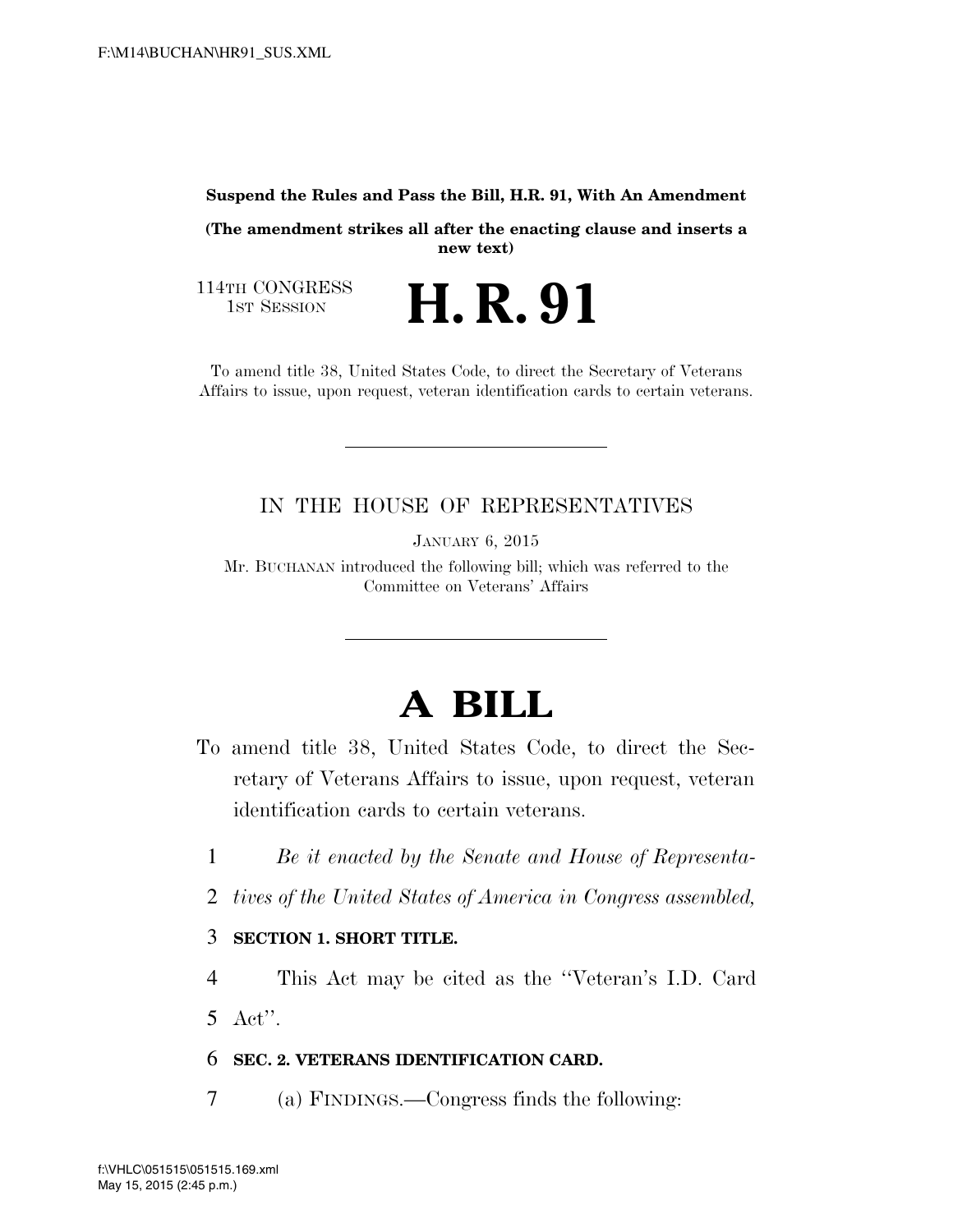$\mathfrak{D}$ 

 (1) Currently, veteran identification cards are issued to veterans who have either completed the statutory time-in-service requirement for retirement from the Armed Forces or who have received a med-ical-related discharge from the Armed Forces.

 (2) A veteran who has served a minimum obli- gated time in service, but who does not meet the cri- teria described in paragraph (1), does not receive a means of identifying the veteran's status as a vet- eran other than using the official DD–214 discharge papers of the veteran.

 (3) Goods, services, and promotional activities are often offered by public and private institutions to veterans who demonstrate proof of service in the military but it is impractical for a veteran to always carry official DD–214 discharge papers to dem-onstrate such proof.

 (4) A general purpose veteran identification card made available to a veteran who does not meet the criteria described in paragraph (1) would be use- ful to such veteran in order to demonstrate the sta-22 tus of the veteran without having to carry and use official DD–214 discharge papers.

 (5) The Department of Veterans Affairs has the infrastructure in place across the United States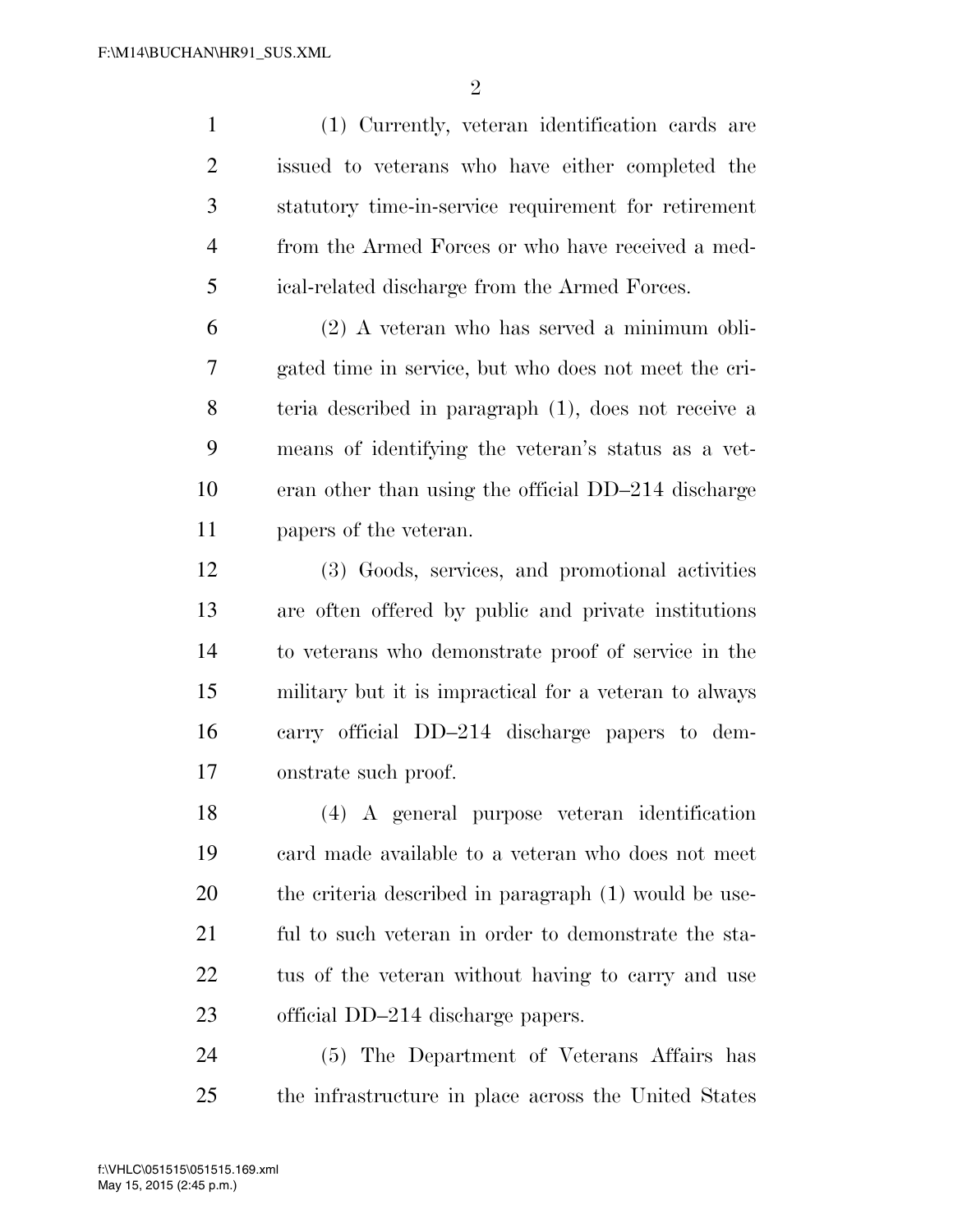to produce photographic identification cards and ac- cept a small payment to cover the cost of these cards.

 (b) PROVISION OF VETERAN IDENTIFICATION CARDS.—Chapter 57 of title 38, United States Code, is amended by adding after section 5705 the following new section:

### **''§ 5706. Veterans identification card**

9 "(a) In GENERAL.—The Secretary of Veterans Af- fairs shall issue an identification card described in sub-section (b) to any covered veteran who—

12  $\frac{1}{2}$   $\frac{1}{2}$  requests such card;

 ''(2) was discharged from the Armed Forces under honorable conditions;

 $\frac{1}{3}$  presents a copy of the DD–214 form or other official document from the official military personnel file of the veteran that describes the serv-ice of the veteran; and

19  $(4)$  pays the fee under subsection (c)(1).

 ''(b) IDENTIFICATION CARD.—An identification card described in this subsection is a card that—

 ''(1) displays a photograph of the covered vet-eran;

24  $(2)$  displays the name of the covered veteran;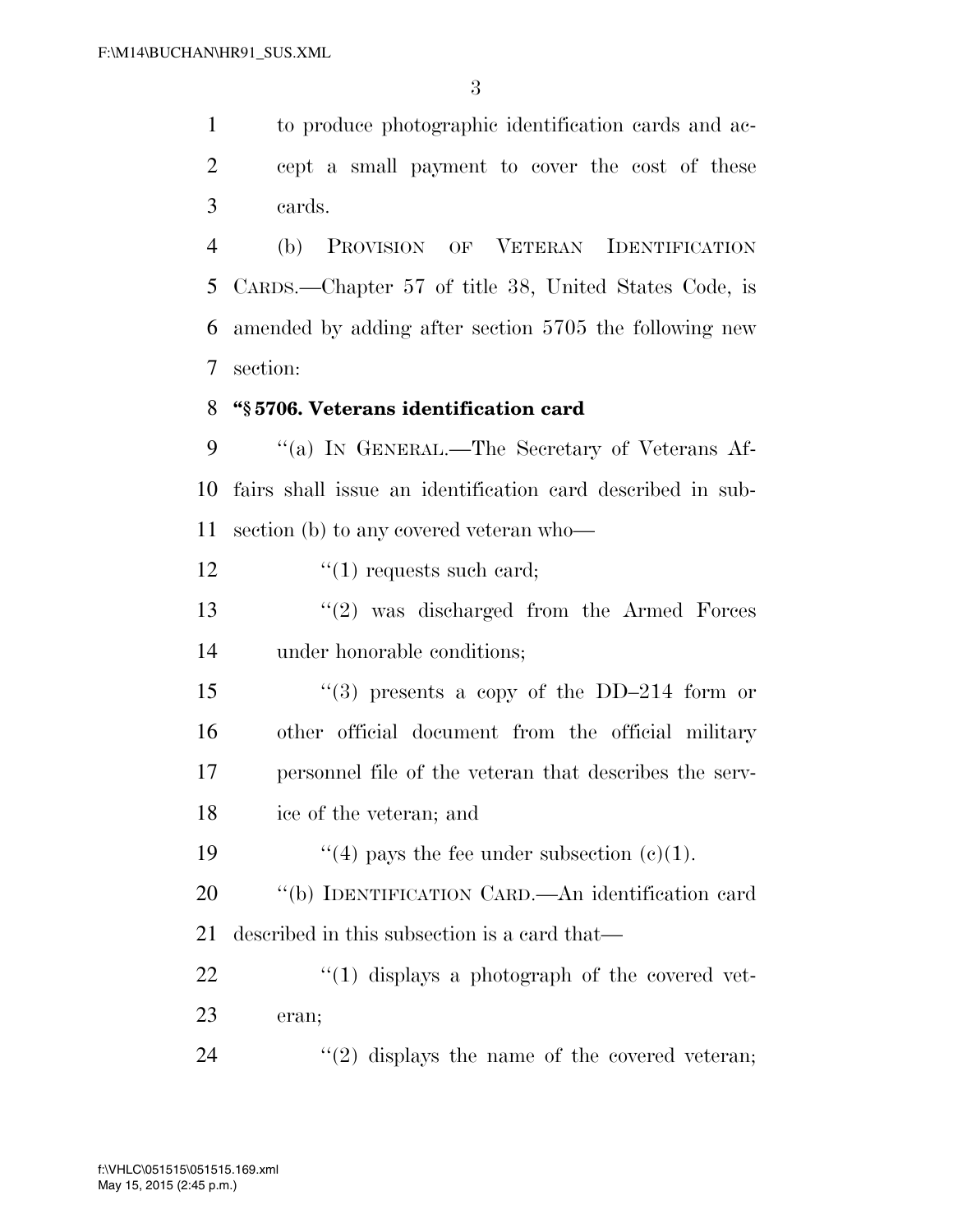| $\mathbf{1}$   | $\cdot\cdot$ (3) explains that such card is not proof of any |
|----------------|--------------------------------------------------------------|
| $\overline{2}$ | benefits to which the veteran is entitled to;                |
| 3              | $\cdot$ (4) contains an identification number that is        |
| $\overline{4}$ | not a social security number; and                            |
| 5              | $\cdot\cdot$ (5) serves as proof that such veteran—          |
| 6              | "(A) honorably served in the Armed                           |
| 7              | Forces; and                                                  |
| 8              | "(B) has a $DD-214$ form or other official                   |
| 9              | document in the official military personnel file             |
| 10             | of the veteran that describes the service of the             |
| 11             | veteran.                                                     |
| 12             | "(c) COSTS OF CARD.— $(1)$ The Secretary shall               |
| 13             | charge a fee to each veteran who receives an identification  |
| 14             | card issued under this section, including a replacement      |
| 15             | identification card.                                         |
| 16             | " $(2)(A)$ The fee charged under paragraph (1) shall         |
| 17             | equal an amount that the Secretary determines is nec-        |
| 18             | essary to issue an identification card under this section.   |
| 19             | "(B) In determining the amount of the fee under sub-         |
| 20             | paragraph (A), the Secretary shall ensure that the total     |
| 21             | amount of fees collected under paragraph (1) equals an       |
| 22             | amount necessary to carry out this section, including costs  |
| 23             | related to any additional equipment or personnel required    |
| 24             | to carry out this section.                                   |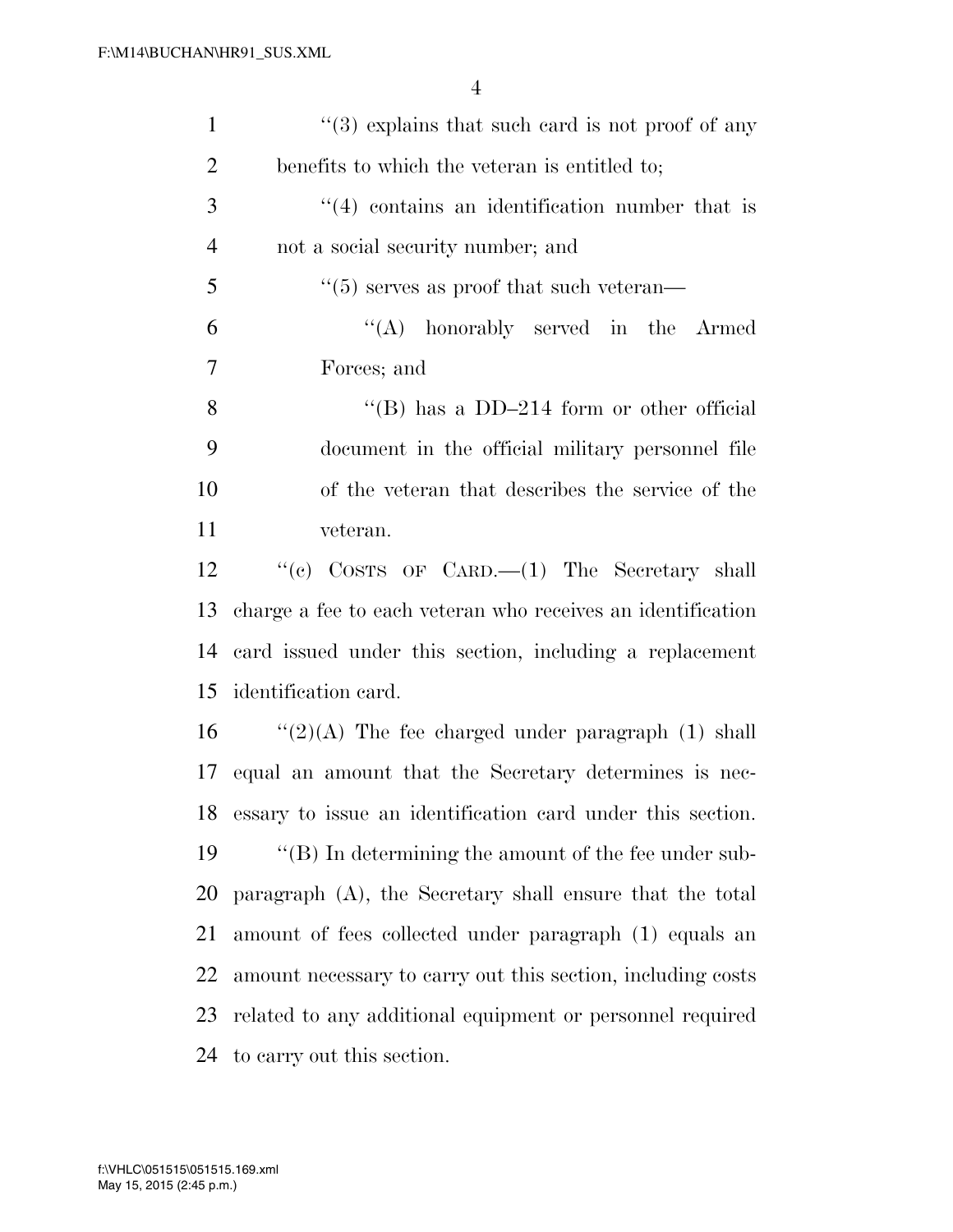''(C) The Secretary shall review and reassess the de- termination under subparagraph (A) during each five-year period in which the Secretary issues an identification card under this section.

 ''(3) Amounts collected under this subsection shall be deposited in an account of the Department available to carry out this section. Amounts so deposited shall be— 8 ''(A) merged with amounts in such account;

 ''(B) available in such amounts as may be pro-vided in appropriation Acts; and

11  $\langle ^{\prime}(C) \rangle$  subject to the same conditions and limita-tions as amounts otherwise in such account.

13 "(d) EFFECT OF CARD ON BENEFITS. (1) An iden- tification card issued under this section shall not serve as proof of any benefits that the veteran may be entitled to under this title.

 ''(2) A covered veteran who is issued an identification card under this section shall not be entitled to any benefits under this title by reason of possessing such card.

20 "(e) ADMINISTRATIVE MEASURES.—(1) The Sec- retary shall ensure that any information collected or used with respect to an identification card issued under this section is appropriately secured.